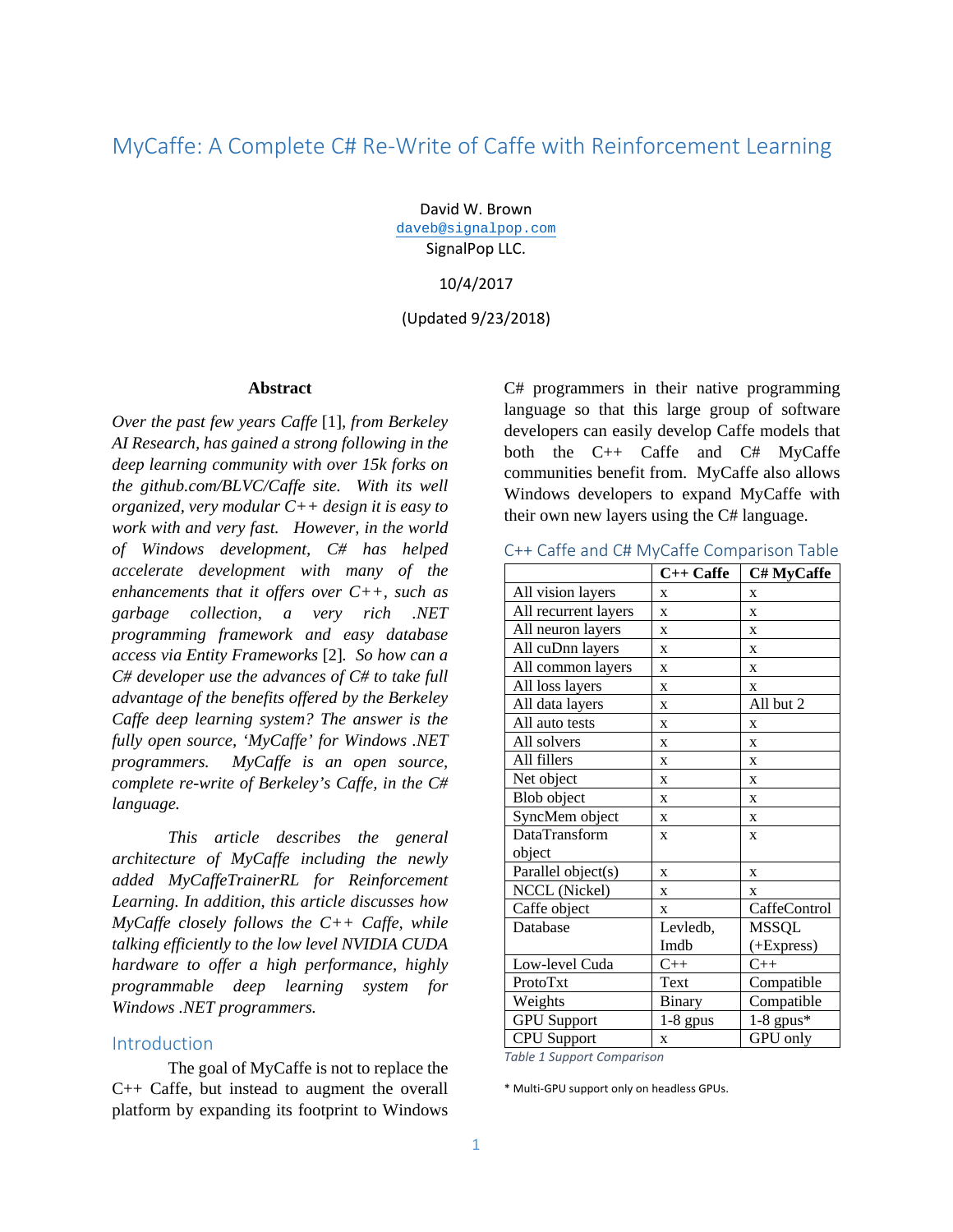From Table 1 (above) you can see that MyCaffe is a very close match to the C++ Caffe, with the main differences being in the database support and the way that MyCaffe accesses the low-level C++ CUDA code. In addition, MyCaffe is designed to only run on GPU bases systems and supports a wide range of NVIDIA cards from the NVIDIA GeForce 750ti on up to multi-GPU Tesla based systems running in TCC mode.

Like the C++ Caffe, MyCaffe can be complied to run using either a 'float' or 'double' as its base type.

# MyCaffe General Architecture

Four main modules make up the MyCaffe software: MyCaffe Control, MyCaffe Image Database, Cuda Control and the low-level Cuda C++ Code DLL.



*Table 2 MyCaffe Architecture*

The MyCaffe Control is the main interface to software that uses MyCaffe. It mainly plays the role of the 'caffe' object in C++ Caffe but does so in a way more convenient for C# Windows programmers for the control is easily dropped into a windows program and used.

The MyCaffe Image Database is an inmemory database used to load datasets, or portions of datasets, from a Microsoft SQL, or Microsoft SQL Express database into memory. In addition to providing the typical database functionality, the MyCaffe Image Database adds several useful features to deep learning, namely: label balancing [3] and image boosting [4]. When using label balancing the up-sampling occurs at the database. The database itself organizes all data by label when loaded, thus allowing a random selection of the label group first, and then a random selection of the image from the label group, so as to ensure that labels are equally represented when training and not skew training toward one label or another. Image boosting allows the user to mark specific images with a higher boost value to increase the probability that the marked image is selected during training. These are optional features that we have found helpful when training on sparse datasets that tend to have imbalanced label sets.

The Cuda Control is a C++ COM Control that supports COM/OLE Automation communication. Using the COM support built into C#, the MyCaffe Control communicates to the Cuda Control seamlessly by passing parameters and a function index, which is then used internally to call the appropriate CUDA based function within the Low-Level CudaDnn DLL. All parameters are converted from the COM/OLE Automation format and into native C types within the Cuda Control thus allowing the Low-Level CUDA C++ Code to focus on the low-level programming such as calling CUDA kernels and/or calling cuDnn and NCCL functions.

The Low-Level CudaDnn DLL (different from, but uses the cuDnn [5] library from NVIDIA) contains all of the low-level functionality such as the low level MyCaffe math functions, calls to cuDnn, calls to NCCL and several low level t-SNE [6] and PCA [7] functions provided for speed. In order to manage the CUDA memory, CUDA Streams and special object pointers, such as the Tensor Descriptors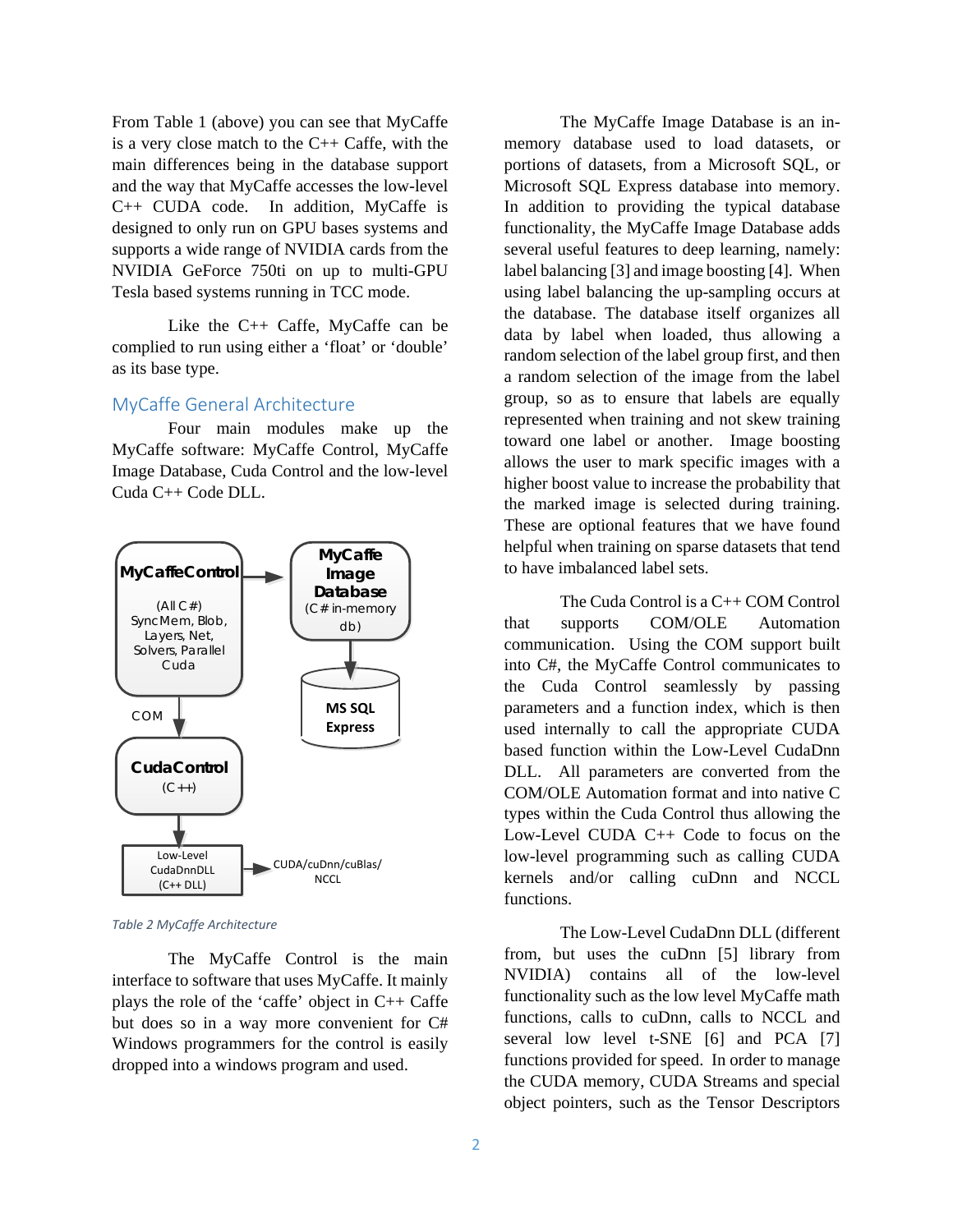used by cuDnn, the CudaDnn DLL uses a set of look-up tables and keeps track of each and every memory allocation and special pointer allocated. A look-up index into each table acts as a handle that is then passed back on up to, and used by, the C# code within the MyCaffe Control. Thanks to the way GPU's operate with a (mainly) separate memory space from the CPU, a look-up table works well for once the memory is loaded on the GPU, you generally want to keep it there for as long as possible so as to avoid the timing hit caused by transferring between the GPU and host memory.



#### *Table 3 Fast Lookup Table*

MyCaffe also employs this same concept to manage all special data pointers used by the Cuda and cuDnn libraries, where each pointer to an allocated descriptor, or stream, is also placed in its own look-up table that is referenced using an index (or handle) up in the MyCaffe Control software. To support some sub-systems, such as NCCL, t-SNE and PCA, internal objects are allocated to manage the sub-system and stored in a look-up table thus allowing the CudaDnn DLL to manage the state of these subsystems while they are being used.

# Benchmarks

In deep learning, speed is important. For that reason, we have run the MyCaffe on several Windows configurations to show how well the technology stacks  $up<sup>1</sup>$  $up<sup>1</sup>$  $up<sup>1</sup>$ .

The following benchmarks were run on an i7-6950 10-core 3.00GHZ Dell/Alienware Area-51 R2 Computer running Windows 10 Pro with 64GB of memory loaded with an NVIDIA Titan  $Xp$  (Pascal) GPU running in  $TCC<sup>2</sup>$  $TCC<sup>2</sup>$  $TCC<sup>2</sup>$  mode using CUDA 9.2.148/cuDNN 7.2.1 (9/12/2018).

| <b>Model</b> | GPU<br><b>Memory</b><br><b>Used</b> | Image<br><b>Size</b> | <b>Batch</b><br><b>Size</b> | <b>Fwd/Bwd</b><br>Average<br>Time<br>(ms.) |
|--------------|-------------------------------------|----------------------|-----------------------------|--------------------------------------------|
| GoogleNet    | n/a                                 | 227x227              | $128^3$ est                 | 610 ms                                     |
| GoogleNet    | 7.76 GB                             | 227x227              | 64                          | $305$ ms                                   |
| GoogleNet    | 4.55 GB                             | 227x227              | 32                          | $160 \text{ ms}$                           |
| GoogleNet    | 2.92 GB                             | 227x227              | 16                          | $75 \text{ ms}$                            |
| $VGG-16$     | 7.91 GB                             | 227x227              | 32                          | $350 \text{ ms}$                           |
| $VGG-16$     | 5.71 GB                             | 227x227              | 16                          | $196$ ms                                   |
| GoogleNet    | 3.29 GB                             | 56x56                | 24                          | $67$ ms                                    |
| AlexNet      | 1.02 GB                             | 32x32                | 128                         | $45 \text{ ms}$                            |

Comparison benchmarks (run in 2014) show that C++ Caffe using an older version of cuDnn running GoogleNet on an NVIDIA K40c with a 128 batch size had a running total time of 1688.8 ms. for the forward  $+$  backward pass [8].

But how does MyCaffe stack up on lower-end GPU's such as the 1060 typically found in laptops or the \$170 NVIDIA 1050ti? The following benchmarks show what these more standard PC systems can do, as well.

The following benchmarks were run on an i7 6700HQ 6-core 2.60GHZ Alienware 15 Laptop running Windows 10 with 8 GB of memory loaded with an NVIDIA GTX 1060 GPU in WDM<sup>[4](#page-2-3)</sup> mode with CUDA 9.2.148/cuDNN 7.2.1.

| Model     | <b>GPU</b><br>Memory<br>Used |       | Batch<br><b>Size</b> | Fwd/Bwd<br>Average<br>Time<br>(ms.) |  |
|-----------|------------------------------|-------|----------------------|-------------------------------------|--|
| GoogleNet | 4.20 GB                      | 56x56 | 24                   | $180 \text{ ms}$                    |  |
| AlexNet   | 1.61 GB                      | 32x32 | 128                  | 77 ms                               |  |

<span id="page-2-0"></span> <sup>1</sup> The SignalPop AI Designer version 0.9.2.188 using the

<span id="page-2-2"></span>LOAD\_FROM\_SERVICE mode was used for all tests.

<span id="page-2-3"></span><span id="page-2-1"></span><sup>2</sup> Run on GPU with monitor plugged in.

<sup>&</sup>lt;sup>3</sup> Estimated by multiplying batch 64 timing x2.

<sup>4</sup> Run on GPU with monitor connected.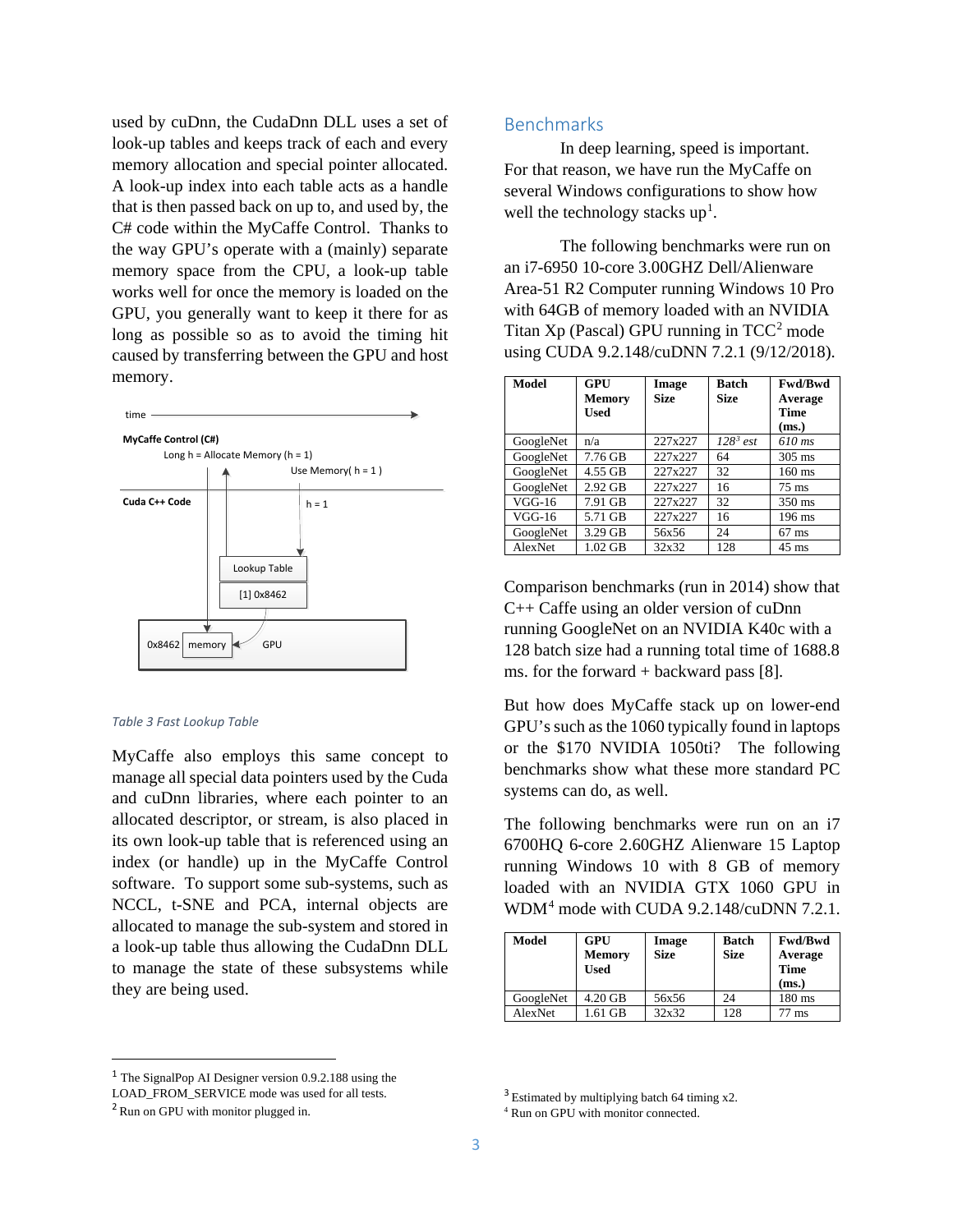The following benchmarks were run on an Intel-Celeron 2.90GHZ system running Windows 10 Pro with 12 GB of memory loaded with an NVIDIA 10[5](#page-3-0)0 GPU running in  $WDM<sup>5</sup>$  mode with CUDA 9.2.148/cuDNN 7.2.1.

| Model     | <b>GPU</b><br>Memory<br>Used |       | <b>Batch</b><br><b>Size</b> | <b>Fwd/Bwd</b><br>Average<br><b>Time</b><br>(ms.) |  |
|-----------|------------------------------|-------|-----------------------------|---------------------------------------------------|--|
| GoogleNet | 3.84 GB                      | 56x56 | 24                          | $285$ ms                                          |  |
| AlexNet   | 1.46 GB                      | 32x32 | 128                         | $125 \text{ ms}$                                  |  |

## **Compatibility**

Since our goal is to expand the target market for the C++ Caffe platform to the general C# Windows programmer, we have strived to make sure that MyCaffe maintains compatibility with the C++ Caffe platform prototxt scripts and binary weight file formats. To do this, MyCaffe performs its own parsing of the prototxt files into internal C# parameter objects that closely match those generated by Googles ProtoTxt software. In addition each parameter object is designed to print itself out in the very same ProtoTxt format from which it was parsed. Using this methodology allows MyCaffe to maintain compatibility with the same prototxt files used by the C++ Caffe.

With regard to the weigh files, MyCaffe stores weight files using the same Google ProtoBuf binary format as the C++ Caffe allowing MyCaffe to use existing *.caffemodel* files created using the C++ Caffe.

### Reinforcement Learning Support

MyCaffe recently added support for policy gradient reinforcement learning [9] which runs on a Cart-Pole written in C# inspired by the version by OpenAI [10] and originally created by Sutton et al. [11] [12]. A new component called the MyCaffeTrainerRL provides the basic architecture for training a MyCaffe component using the reinforcement learning style of training.



*Figure 1 MyCaffeTrainerRL uses MyCaffe*

When using the MyCaffeTrainerRL, the same MyCaffe solver, network and model are used, but trained with a reinforcement learning method of training. The main requirements are that the model use the MemoryData layer for data input, and the MemoryLoss layer to calculate the loss and gradients. For example the Sigmoid based model below uses both where the Sigmoid layer produces a probability used to determine one of two actions to take.



*Figure 2 Policy Gradient Reinforcement Learning Model with Sigmoid*

Alternatively, a Softmax based model may be used as well when more than two actions are needed.

 $\overline{\phantom{a}}$ 

<span id="page-3-0"></span><sup>&</sup>lt;sup>5</sup> Run on GPU with monitor connected.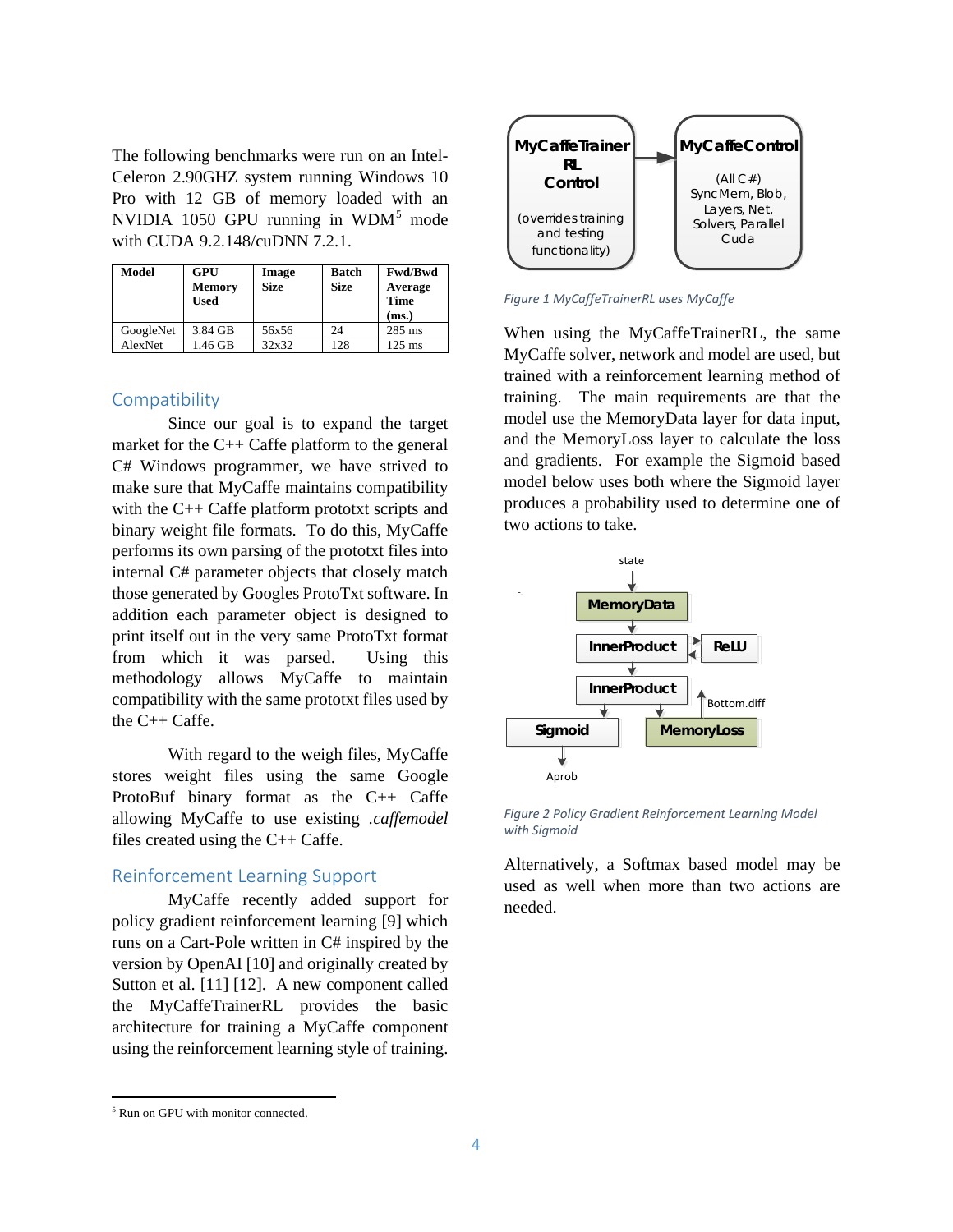

*Figure 3 Policy Gradient Reinforcement Learning Model with Softmax*

When training either model, the type of model is detected by the MyCaffeTrainerRL which hooks into the loss functionality of the MemoryLoss layer and takes care of calculating the losses and setting the gradients on the *Bottom.diff* of the layer attached to the Memory Loss layer. The back-propagation then propagates the *Bottom.diff* on up the network, from bottom to top, as it does with any other model.

For more details on how this works, see Appendix A (Sigmoid) or Appendix B (Softmax).

### Summary

It is great to see fantastic software such as Caffe out in the open source community. As a thank you, we wanted to contribute back to that same community with the 'MyCaffe' project to help an even larger group of programmers use this great technology. And now with the MyCaffeTrainerRL, it is even easier to create reinforcement learning solutions with MyCaffe.

For more information on the C++ Caffe, see the Berkeley AI Research site at [http://caffe.berkeleyvision.org/.](http://caffe.berkeleyvision.org/)

For more information on the Windows version of MyCaffe written in C#, see us on GitHub at [https://github.com/mycaffe.](https://github.com/mycaffe) For easy integration into your existing C# applications, just search for MyCaffe on NuGet or go to [https://www.nuget.org/packages?q=MyCaffe.](https://www.nuget.org/packages?q=MyCaffe)

And for more information on innovative products that make designing, editing, training, testing and debugging your AI models easier, see us at [https://www.signalpop.com.](https://www.signalpop.com/)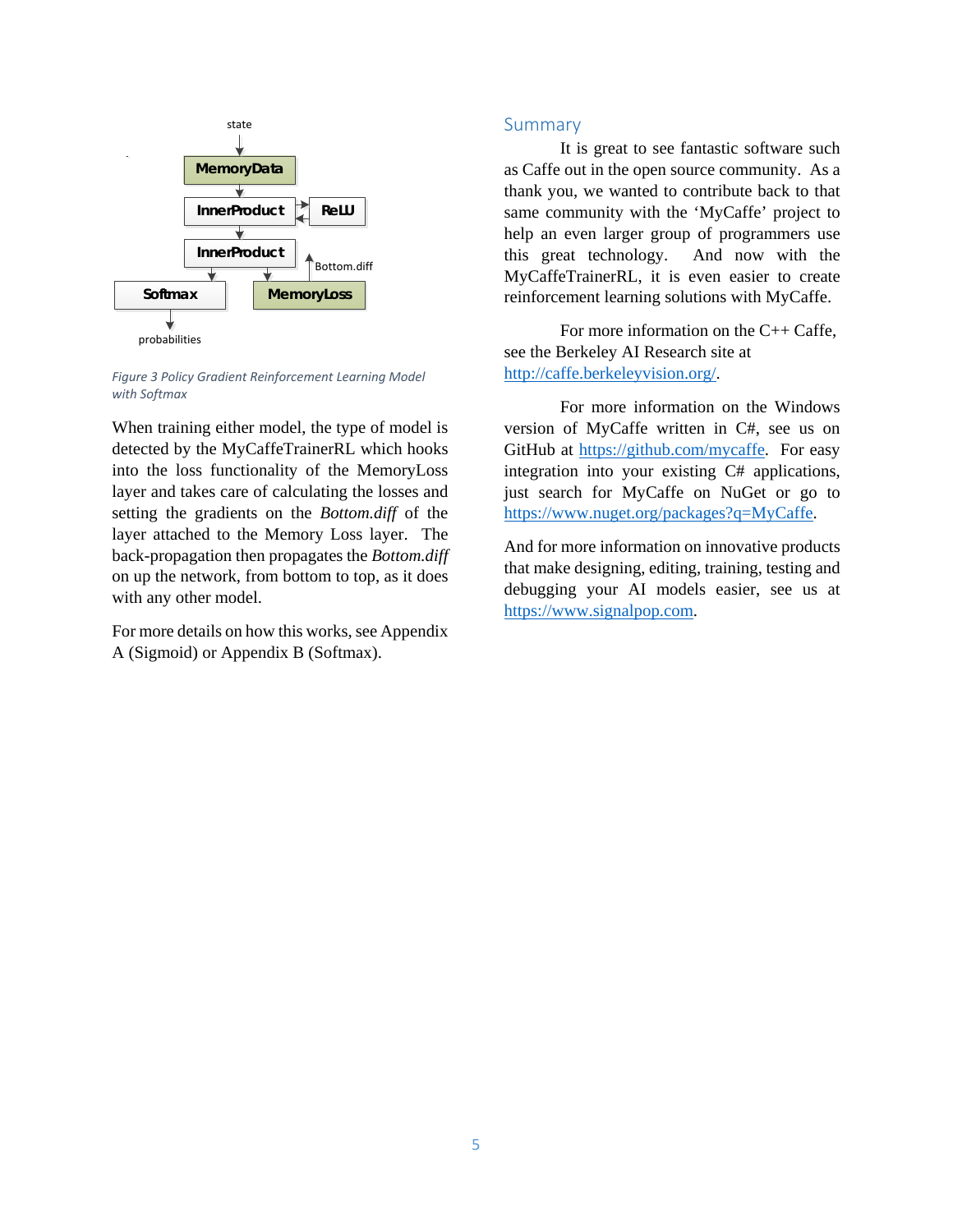# References

- [1] Y. Jia, E. Shelhamer, J. Donahue, S. Karayev, J. Long, R. Girshick, S. Guadarrama and T. Darrell, "Caffe: Convolution Architecture for Fast Feature Embedding," *arXiv preprint arXiv:1408.5093,*  2014.
- [2] B. Johnson, Professional Visual Studio 2015, Indianapolis: John Wiley & Sons, Inc., 2015.
- [3] F. Provost, "Machine Learning from Imbalanced Data Sets 101," 2000.
- [4] R. E. Schapire and Y. Freund, Boosting: Foundations and Algorithms, Cambridge: The MIT Press, 2012.
- [5] S. Chetlur, C. Woolley, P. Vandermersch, J. Cohen and J. Tran, "cuDNN: Efficient Primitives for Deep Learning," *arXiv:1410.0759v2 ,* pp. 1-8, 2104.
- [6] L. van der Maaten and G. Hinton, "Visualizing Data using t-SNE," *Journal of Machine Learning Research,* no. 9, pp. 1-27, 2008.
- [7] M. Andrecut, "Parallel GPU Implementation of Iterative PCA Algorithms," *arXiv:0811.1081 [qbio.QM],* pp. 1-45, 2008.
- [8] sguada, "Caffe Timings for GoogleNet, VGG, AlexNet with cuDNN," [Online]. Available: https://github.com/Bvlc/caffe/issues/1317.
- [9] A. Karpathy, "Deep Reinforcement Learning: Pong from Pixels," Andrej Karpathy blog, 31 May 2016. [Online]. Available: http://karpathy.github.io/2016/05/31/rl/.
- [10] OpenAI, "CartPole-V0," OpenAI, [Online]. Available: https://gym.openai.com/envs/CartPole-v0/.
- [11] R. e. a. Sutton, "http://incompleteideas.net/sutton/book/code/pole.c," 1983. [Online]. Available: https://perma.cc/C9ZM-652R.
- [12] A. G. Barto, R. S. Sutton and C. W. Anderson, "Neuronlike adaptive elements that can solve difficult learning control problems," *IEEE,* Vols. SMC-13, no. 5, pp. 834-846, September 1983.
- [13] A. Karpathy, "CS231n Convolutional Neural Networks for Visual Recognition," Stanford University, [Online]. Available: http://cs231n.github.io/neural-networks-2/#losses.
- [14] A. Karpathy, "karpathy/pg-pong.py," GitHub, 2016. [Online]. Available: https://gist.github.com/karpathy/a4166c7fe253700972fcbc77e4ea32c5.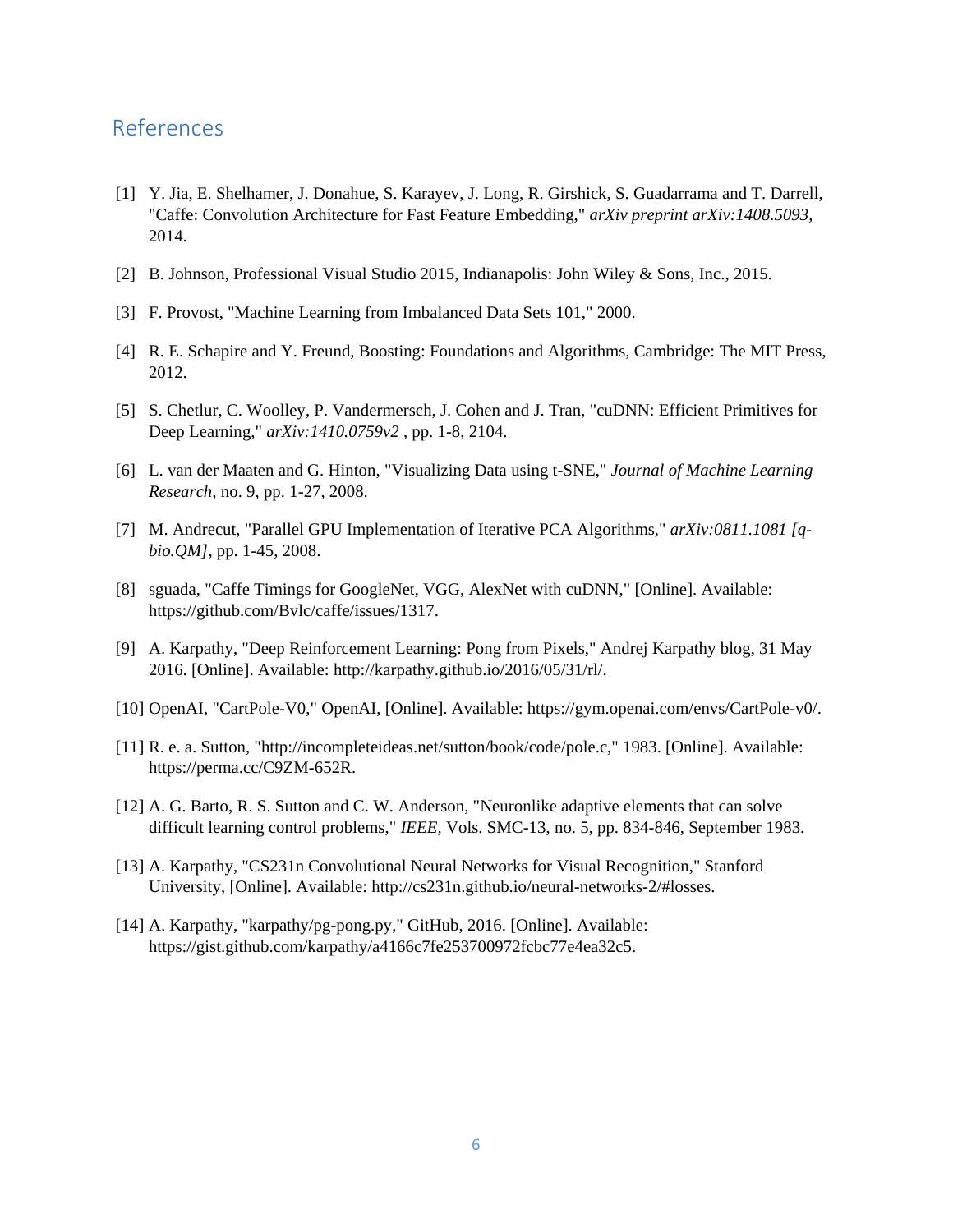# Appendix A – Sigmoid based Reinforcement Learning with MyCaffe

The new MyCaffeTrainerRL extends MyCaffe by adding the ability to easily train policy gradients with reinforcement learning. When using the MyCaffeTrainerRL with two actions, the following model architecture is used.



*Figure 4 Sigmoid based Policy Gradient Reinforcement Loss Model*

Each model used with the MyCaffeTrainerRL, is required to use both the MemoryData layer for input, and the MemoryLoss layer to calculate the gradients – the MyCaffeTrainerRL actually takes care of adding the input to the MemoryData layer and automatically calculates the loss and gradients by hooking into the MemoryLoss layer.

The gradients are then fed back up through the *Bottom.diff* of the layer feeding into the MemoryLoss layer, which in this case is the bottom InnerProduct layer.

The main limitation of a Sigmoid based model is that it only supports two actions. For more than two actions, you will want to use a Softmax based model. The Sigmoid model is faster than the Softmax model, so if you only have two actions, it is recommended – see Appendix B (below) to see how the Softmax based model works.

### Detailed Walk Through

The diagram below shows how each step of the MyCaffeTrainerRL works to provide the reinforcement learning with a Sigmoid based model. During this process, the following steps take place:

- 0.) At the start, the Environment (such as Cart-Pole) is reset, which returns our initial state *state0.*
- 1.) The *state0* is fed through the network (and its Model) in a forward pass…
- 2.) …to produce the probability used to determine the action the probability produced is called *Aprob*.
- 3.) The action is set as follows: *action = (random < Aprob) ? 0 : 1*, which sets the action to zero if the random number is less than *Aprob* and to 1 otherwise.
- 4.) The *action* is then fed to the Environment, which is directed to run the action in the next Step of the simulation.
- 5.) The new Step produces a new state, *state1* and a *reward* for taking the *action* (in the case of Cart-Pole, after taking the *action*, the reward is set to 0 if the cart runs off the track or the pole angle exceeds 20 degrees, and to 1 if the pole is still balancing). The previous state (*state0*), the *action* taken, the *Aprob* used to calculate the *action* and the *reward* for running the action are all stored in a Memory that collectively contains a full 'experience' once the simulation completes the round.
- 6.) If the simulation is **not** complete, the *state0* is set to *state1* and we continue back up to step 1 above.
- 7.) Once the simulation is complete (e.g. the Environment at step 4 returns *done* = true) the episode is processed by training the network on it.
- 8.) At the start of training, the initial gradient is calculated as follows: *Dlogps = (action==0) ? 1-Aprob : 0 – Aprob*, which will help move the weights toward what the action should be [13] [14] (for more on this see Sigmoid Gradient Calculation below).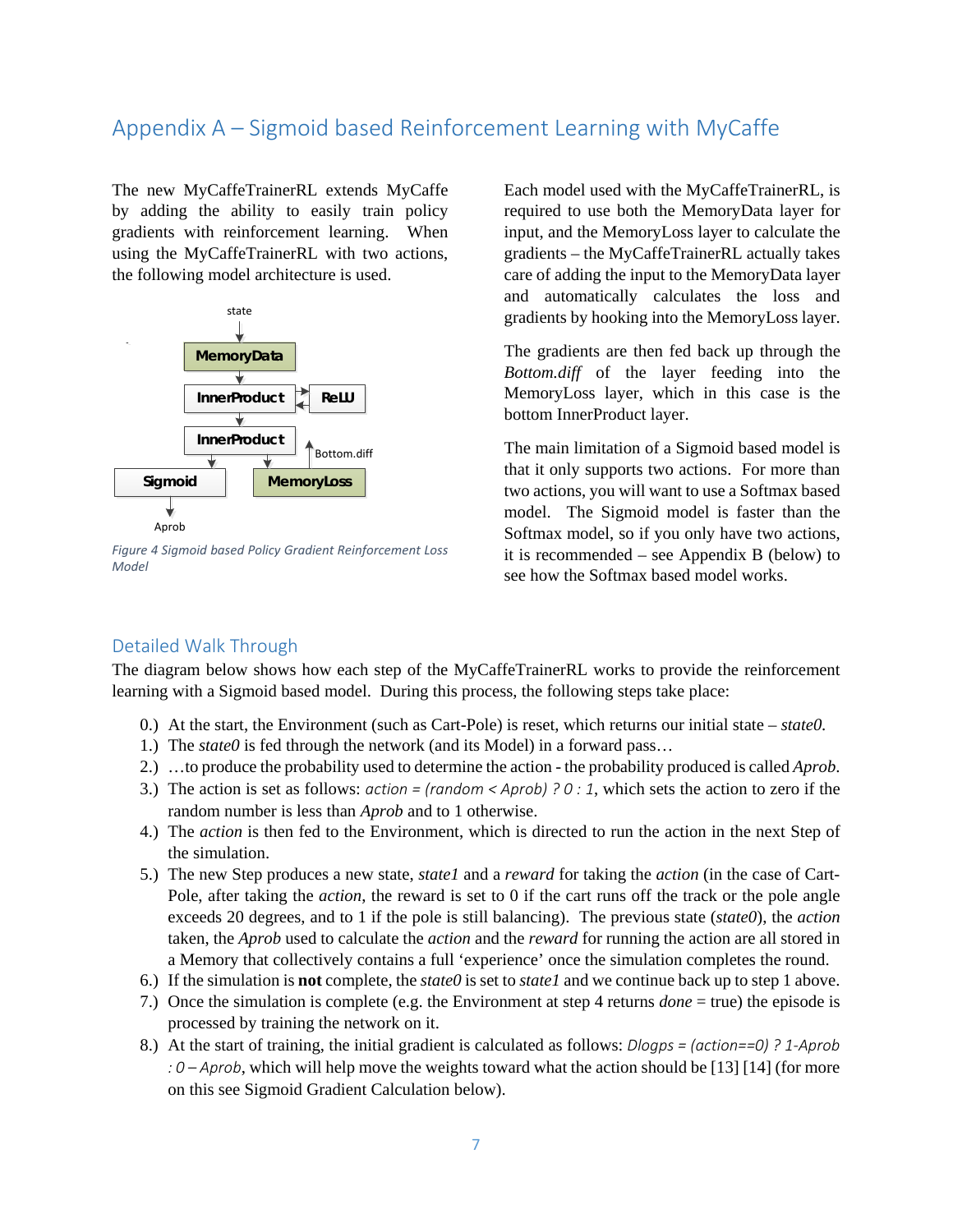- 9.) Next, we calculate the *discounted rewards*, which are discounted backwards in time so as to give older steps higher weighting than newer steps, which helps encourage larger and larger episodes.
- 10.)The *discounted rewards* are multiplied by the policy gradients (*Dlogps*) to produce a set of modulated gradients.
- 11.)The modulated gradients are set as the *Bottom.diff* in the layer connected to the MemoryLoss layer (which in this case is the bottom InnerProduct layer), and then the backward pass back propagates the diff on up through the network. NOTE: the gradients of the network are accumulated until we hit a *batch\_size* number of episodes, at which time the gradients are applied to the weights.
- 12.)The Environment is reset to start a new simulation and we continue back up to step 1 to repeat the process.



*Figure 5 Reinforcement Learning Process with Sigmoid*

### Sigmoid Gradient Calculation

The key to the Sigmoid based policy gradient reinforcement learning is in the calculation of the gradients applied to the *Bottom.diff*. There are three formulas that perform this task:

*action = (random < Aprob) ? 0 : 1 Dlogps = (action==0) ? 1-Aprob : 0 – Aprob // determine the gradient Bottom.diff = Dlogps \* discounted rewards // modulate the gradient*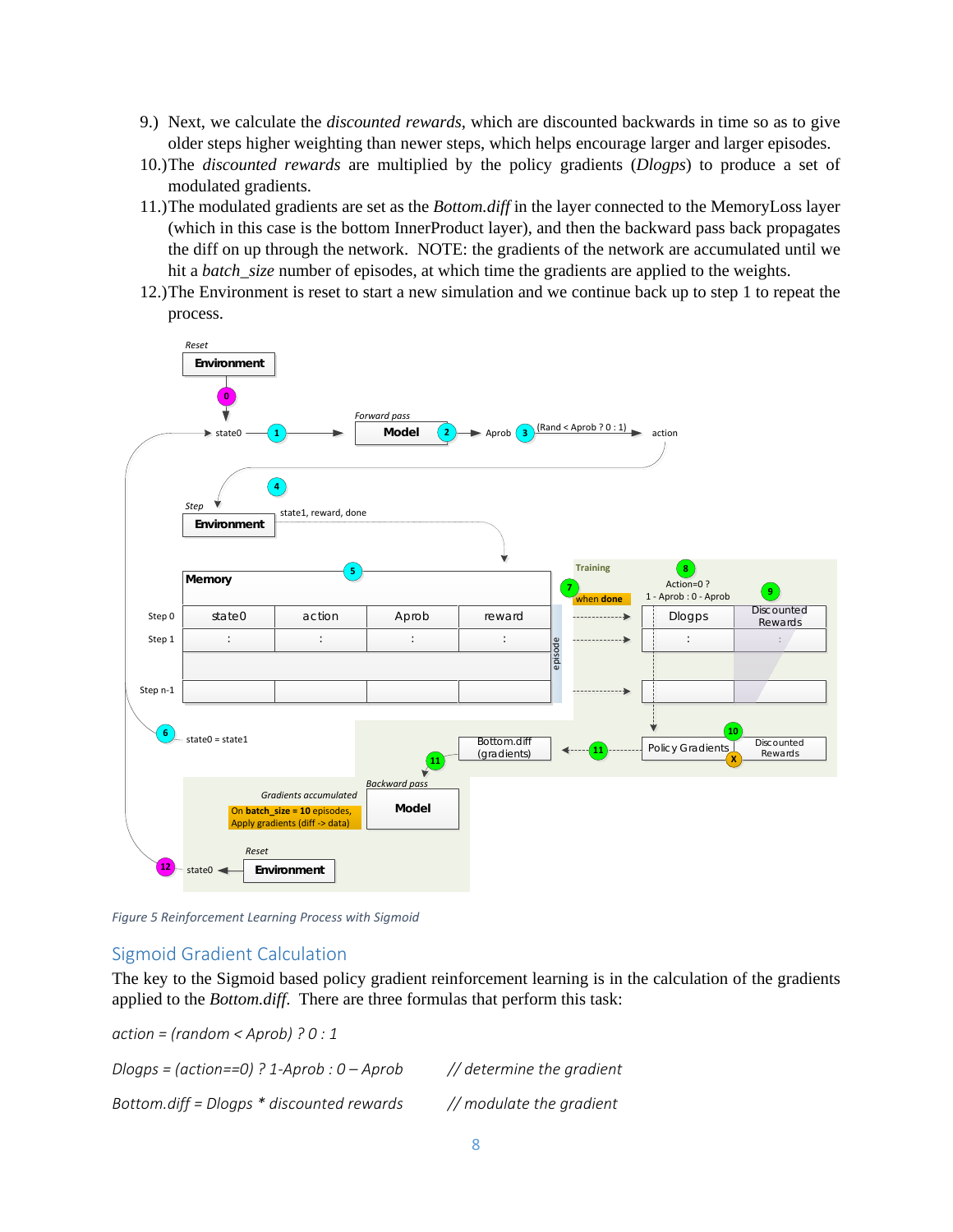How does this actually work? The following table shows what happens to the data in four examples (rows) as the data moves through the network.

|                  | col. 1                   | col. 2                                                                                                      | col. 3 | col. 4 | col. 5 | col. 6 | col. 7 | col. 8           | col.9  |                         |
|------------------|--------------------------|-------------------------------------------------------------------------------------------------------------|--------|--------|--------|--------|--------|------------------|--------|-------------------------|
|                  |                          | $[(\text{random} \leq a\text{p})?\text{0}:\text{1}](a=0)?\text{1} \cdot \text{ap}:\text{0} \cdot \text{ap}$ |        |        | old    | new    |        | lold             | new    |                         |
|                  | Aprob (ap)               | Action (a)                                                                                                  | Dlogps | diff   | weight | weight | data   | result           | result |                         |
| row 1            |                          |                                                                                                             |        |        |        |        |        |                  |        |                         |
| row <sub>2</sub> | 0.1                      |                                                                                                             | $-0.1$ | 0.1    |        | 0.9    | 0.1    | 0.1              |        | 0.09 decreased toward 0 |
| row 3            | 0.9                      |                                                                                                             | 0.1    | $-0.1$ |        | 1.1    | 0.9    | 0.9 <sup>1</sup> |        | 0.99 increased toward 1 |
| row 4            |                          |                                                                                                             |        |        |        |        |        |                  |        |                         |
|                  | $result = weight * data$ |                                                                                                             |        |        |        |        |        |                  |        |                         |

#### *Figure 6 Sigmoid Gradient Calculation*

Staring with column 1, let's trace through what actually happens to the data in the network, after which, you will hopefully better understand how the three functions above actually work to move the weights toward values that calculate the results we want.

At **column 1**, we first calculate *Aprob* by running the state through a network forward pass which is shown in steps 1 & 2 above.

Next, at **column 2**, the *action* is calculated using *action* = (random < Aprob) ? 0 : 1, also shown in step 3 above.

At **column 3**, the initial gradient *Dlogps* is calculated with *Dlogps = (action==0) ? 1-Aprob : 0 – Aprob*, also shown in step 8 above.

At **column 4**, we multiply -1 by *Dlogps* to compensate for the fact that MyCaffe (and Caffe) subtract the gradients (*Bottom.diff*) from the weights.

At **column 5** in our example, let's assume that the weight value is set to 1.0.

The new weight in **column 6** is calculated with *new weight = old weight – diff*, and this actually occurs during the Solver ApplyUpdate shown in step 11 above.

To see what impact the weight update actually had, let's assume that our input data in **column 7** is the same *Aprob* that we previously had as output, for we are trying to drive our weights to values that eventually produce the ground truths shown in rows 1 and 4.

Comparing the new result in **column 9**, produced with *new result = data \* new weight* with the old result in **column 8**, we can see that our new result values are indeed moving closer to our ground truths. In row 2, our old result of 0.1 moves to 0.09 – a little closer to the ground truth *Aprob* value of 0 (which would always produce an action of 1), and in Row 3, our old result of 0.9 moves to 0.99 – a little closer to the ground truth *Aprob* value of 1 (which would always produce an action of 0).

As shown above, the *Dlogps* does indeed move our weights in the direction that also moves the final result toward our ground truth values.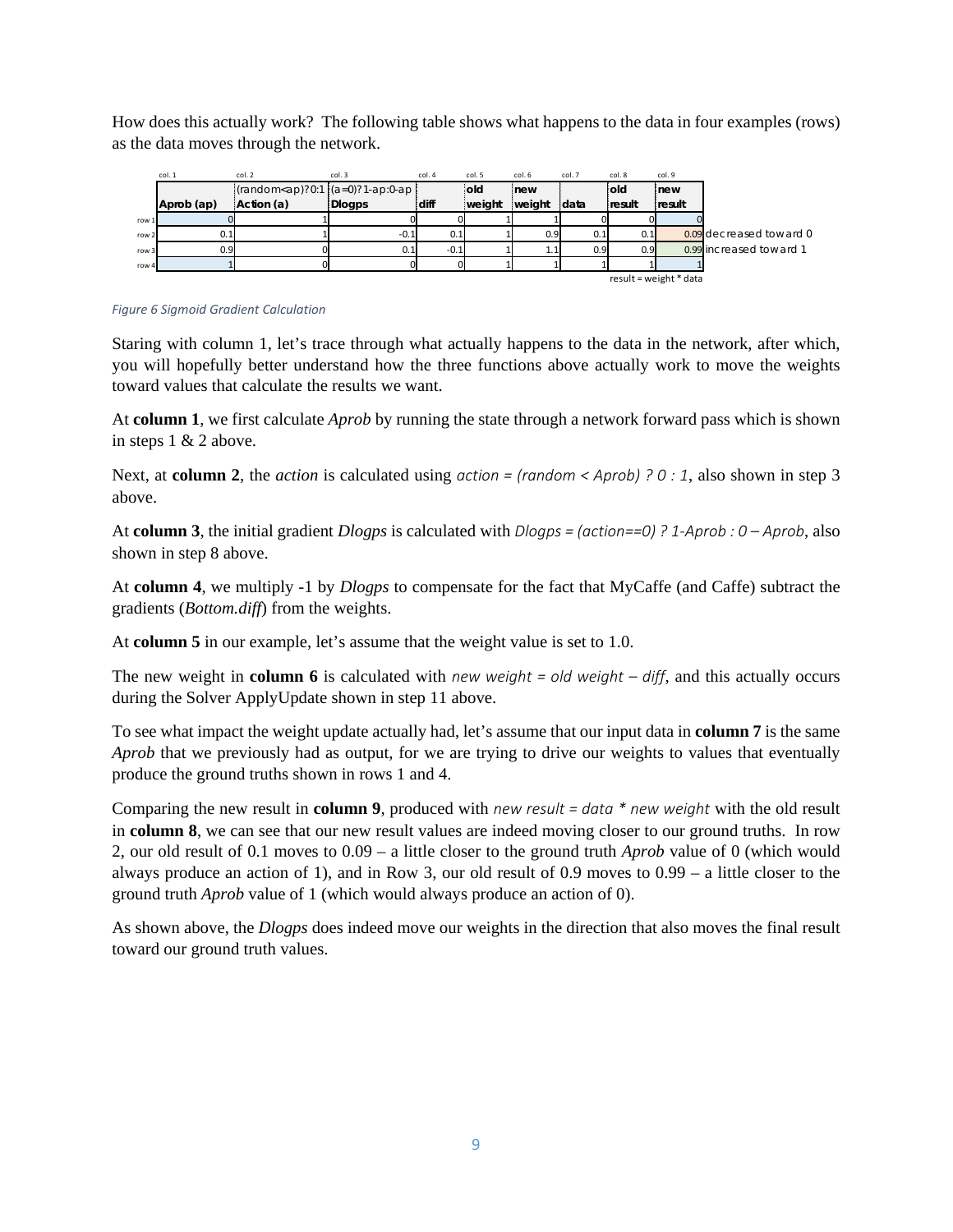# Appendix B – Softmax based Reinforcement Learning with MyCaffe

The MyCaffeTrainerRL that extends MyCaffe, by adding the ability to easily train policy gradients with reinforcement learning, also supports Softmax based models. When using the MyCaffeTrainerRL with more than two actions, the following general model architecture is used.



*Figure 7 Softmax based Policy Gradient Reinforcement Loss Model*

Just like the Sigmoid model, Softmax models are also required to use both the MemoryData layer for input, and the MemoryLoss layer to calculate the gradients – the MyCaffeTrainerRL actually takes care of adding the input to the MemoryData layer and automatically calculates the loss and gradients by hooking into the MemoryLoss layer.

With the Softmax model, the MyCaffeTrainerRL internally uses a SoftmaxCrossEntropyLoss layer to calculate the initial gradients that are then fed back up through the *Bottom.diff* of the layer feeding into the MemoryLoss layer, which in this case is the bottom InnerProduct layer.

Although slightly slower than the Sigmoid based model, Softmax based models easily support more than two actions, which is required to solve certain problems.

# Detailed Walk Through

The diagram below shows how each step of the MyCaffeTrainerRL works to provide the reinforcement learning with a Softmax based model. During this process, the following steps take place:

- 0.) At the start, the Environment (such as Cart-Pole) is reset, which returns our initial state *state0.*
- 1.) The *state0* is fed through the network (and its Model) in a forward pass…
- 2.) …to produce a set of probabilities (one per action) used to determine the action these our outputs of the Softmax layer.
- 3.) The probabilities returned by the Softmax layer are treated as a probability distribution used to determine the actual action.
- 4.) The *action* is then fed to the Environment, which is directed to run the action in the next Step of the simulation.
- 5.) The new Step produces a new state, *state1* and a *reward* for taking the *action* (in the case of Cart-Pole, after taking the *action*, the reward is set to 0 if the cart runs off the track or the pole angle exceeds 20 degrees, and to 1 if the pole is still balancing). The previous state (*state0*), the *action* taken and the *reward* for running the action are all stored in a Memory that collectively contains a full 'experience' once the simulation completes the round.
- 6.) If the simulation is **not** complete, the *state0* is set to *state1* and we continue back up to step 1 above.
- 7.) Once the simulation is complete (e.g. the Environment at step 4 returns *done* = true) the episode is processed by training the network on it.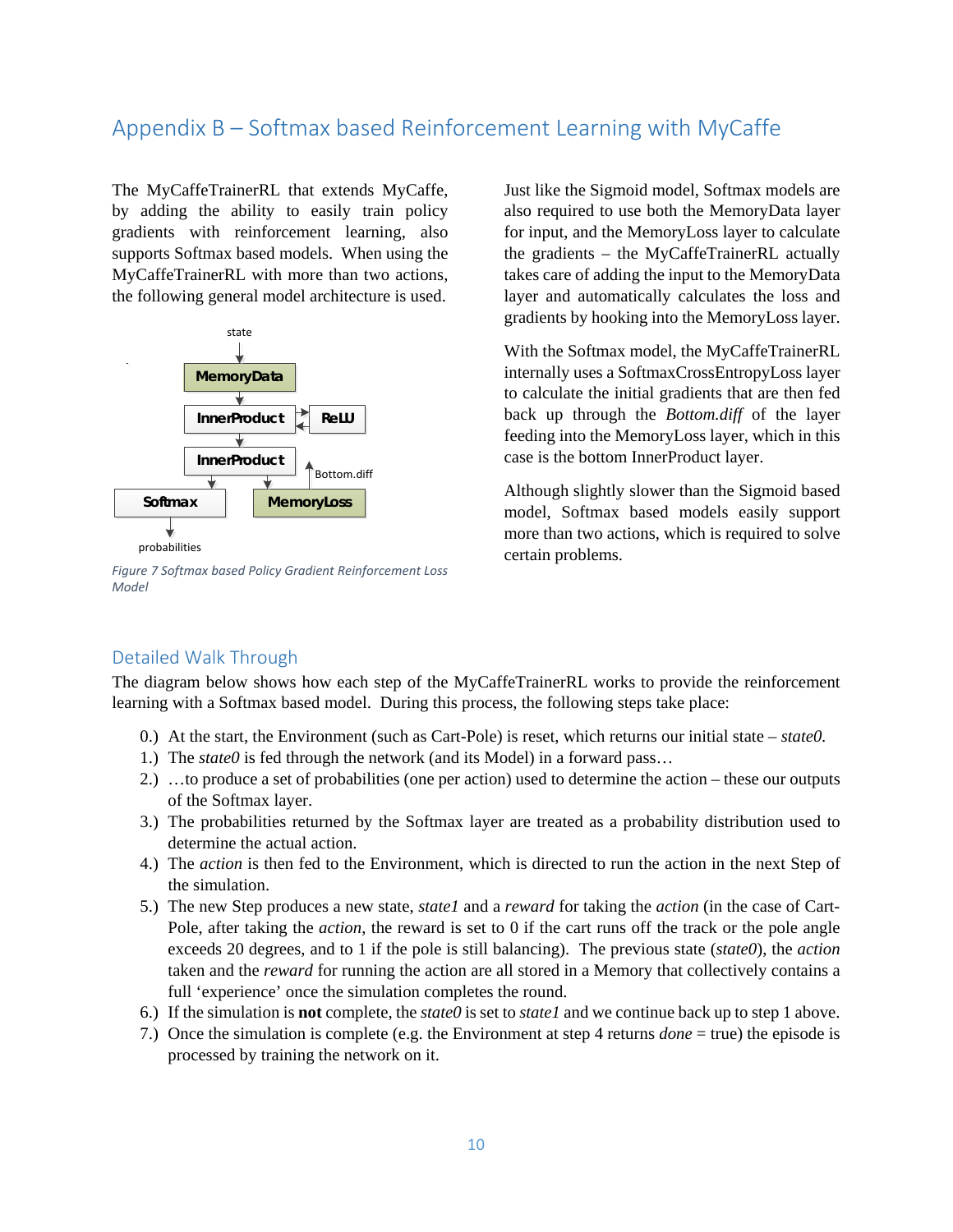- 8.) At the start of training, the initial gradient is calculated using an internal SoftmaxCrossEntropyLoss layer which produces the initial gradients that help move the weights toward what the action should be [13] [14] (for more on this see Softmax Gradient Calculation below).
- 9.) Next, we calculate the *discounted rewards*, which are discounted backwards in time so as to give older steps higher weighting than newer steps, which helps encourage larger and larger episodes.
- 10.)The *discounted rewards* are multiplied by the policy gradients (*SoftmaxCrossEntropyLoss gradients*) to produce a set of modulated gradients.
- 11.)The modulated gradients are set as the *Bottom.diff* in the layer connected to the MemoryLoss layer (which in this case is the bottom InnerProduct layer), and then the backward pass back propagates the diff on up through the network. NOTE: the gradients of the network are accumulated until we hit a *batch\_size* number of episodes, at which time the gradients are applied to the weights.
- 12.)The Environment is reset to start a new simulation and we continue back up to step 1 to repeat the process.



*Figure 8 Reinforcement Learning Process with Softmax*

Note, the training process of both the Softmax based and Sigmoid based models are basically the same except in how the gradients are calculated. The Softmax uses the SoftmaxCrossEntropyLoss to calculate the initial gradients, whereas the Sigmoid calculates the initial gradients directly (e.g. *Dlogps*).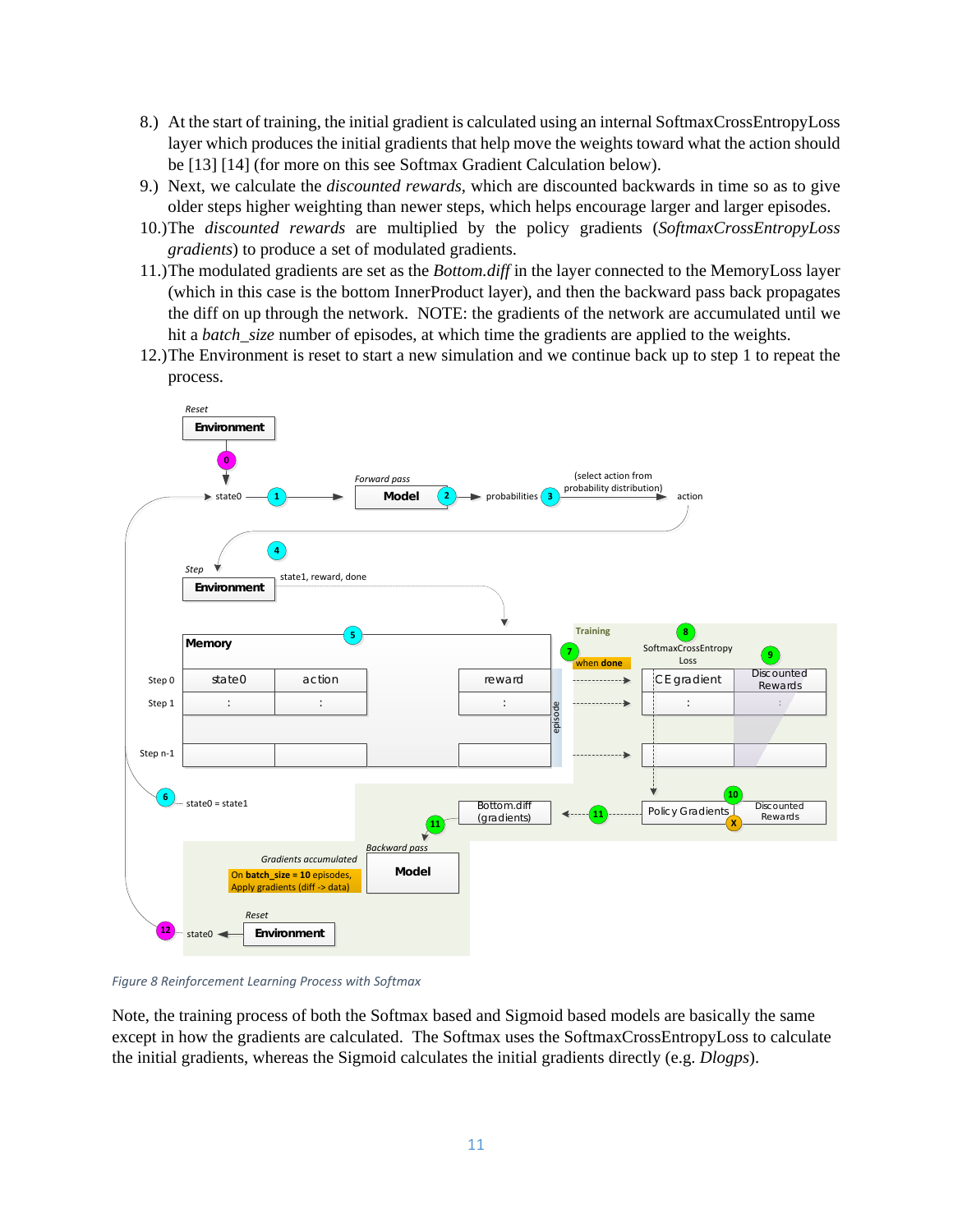# Softmax Gradient Calculation

The key to the Softmax based policy gradient reinforcement learning is in the calculation of the gradients applied to the *Bottom.diff*. There are three formulas that perform this task:

*softmax = calculated from action logits.*

*Dlogps = softmax - target // determine the gradient*

*Bottom.diff = Dlogps \* discounted rewards // modulate the gradient*

How does this actually work? The following table shows what happens to the data in four examples (rows) as the data moves through the network.



### *Figure 9 Softmax Gradient Calculation*

Staring with column 1, let's trace through what actually happens to the data in the network, after which, you will hopefully better understand how the three functions above actually work to move the weights toward values that calculate the results we want.

At **column 1**, we first calculate *probabilities* by running the state through a network forward pass which is shown in steps  $1 \& 2$  above – the probabilities are the outputs of the Softmax layer.

Next, at **column 2**, the *action* is calculated by treating the probabilities as a probability distribution and selecting the action from the distribution via randomly generated number, also shown in step 3 above.

At **column 3**, the initial gradients for both action 0 and action 1 are calculated using the internal SoftmaxCrossEntropyLoss layer, which essentially subtracts the target from the Softmax output.

At **column 4**, we directly set the *Bottom.diff* to the gradients calculated in column 3.

At **column 5** in our example, let's assume that the weight value is set to 1.0.

The new weight in **column 6** is calculated with *new weight = old weight – diff*, and this actually occurs during the Solver ApplyUpdate shown in step 11 above.

To see what impact the weight update actually had, let's assume that our input data in **column 7** is the same as the probabilities that we previously had as the Softmax output, for we are trying to drive our weights to values that eventually produce the ground truths shown in rows 1 and 4.

Comparing the new result in **columns 10** and **11**, produced with *new result = data \* new weight* with the old results in **column 8** and **9**, we can see that our new result values are indeed moving closer to our ground truths. In **row 2**, **column 8**, our old result of 0.1 moves to 0.09 – a little closer to the ground truth *probability* value of 0 (which would always produce an action of 1), and in **row 3**, **column 8**, our old result of 0.9 moves to 0.99 – a little closer to the ground truth *probability* value of 1 (which would always produce an action of 0).